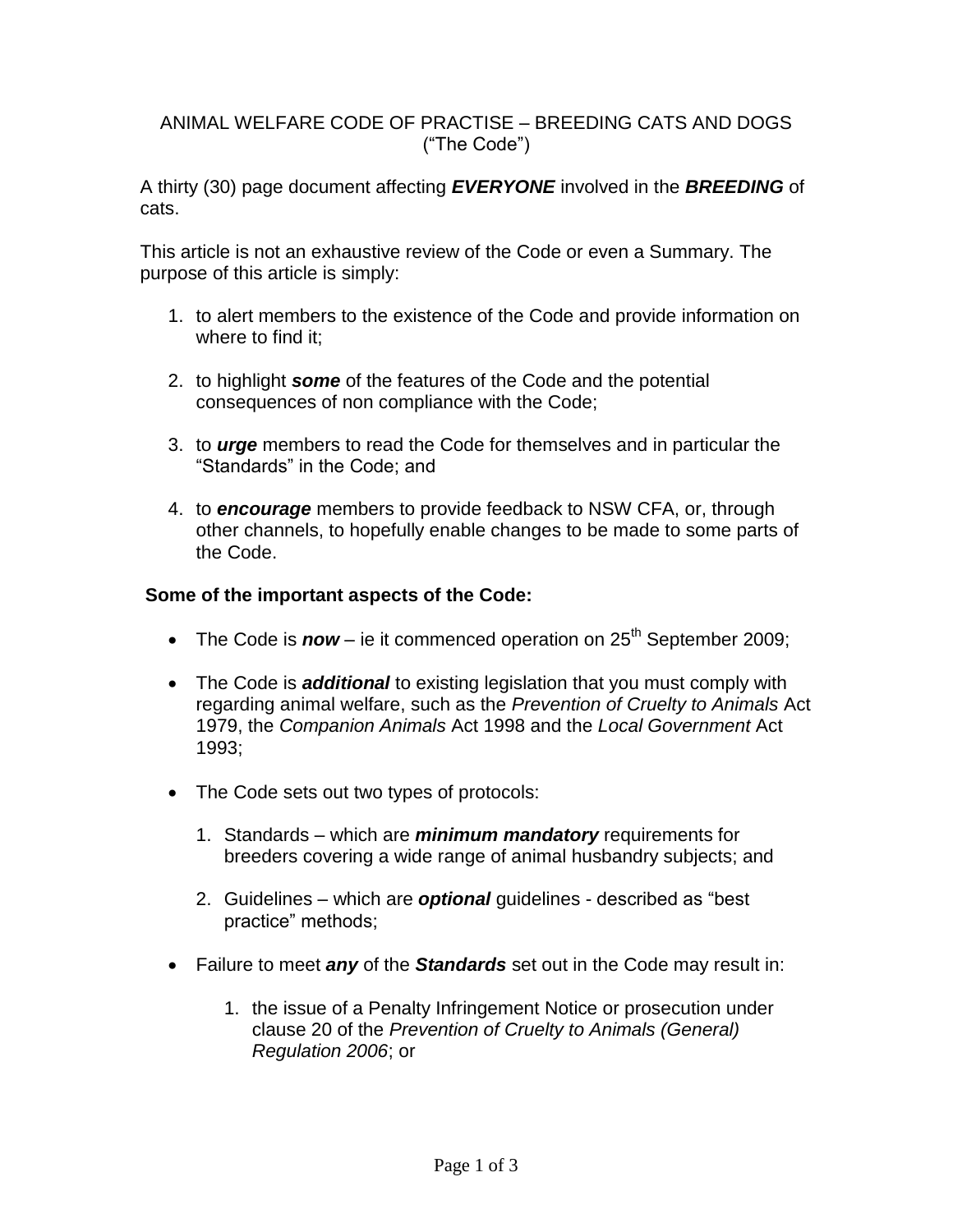- 2. in more serious cases, prosecution under the *Prevention of Cruelty to Animals* Act 1979;
- There are *in excess of 100 individual Standards* listed in the Code many with sub-paragraphs;
- While many of the matters dealt with in the Code are common sense, the Code in its totality prescribes a very (at times arguably pointlessly) onerous regime that *must* be followed by all breeders.

## **Areas covered by the Code (in relation to Cats only)**

The major subject areas covered in the Code (with a *few* examples of the many *Standards* prescribed *within* each of these subject areas) are:

1. Responsibilities and competency of staff in a breeding facility:

*Staff* – includes employees/volunteers. A breeding *facility* – includes any place, premises or thing used for the accommodation/shelter of animals for the purpose of breeding;

2. Quality Management Systems:

*Example: detailed documentary records must be kept (for a minimum of 3 years) in relation to each animal housed at a facility;*

*Example: each facility must have a documented program for pest control and for swift removal of animals in case of emergency;*

3. Animal Housing:

*Example: each cat must have a litter tray at least 1.2 times the length of the cat;*

*Example: each facility must have an isolation area (there or at the vet) with "documented and demonstrable biosecurity measures in place";*

*Example: functioning fire fighting equipment must be readily available and staff trained and practiced in its use;*

4. Animal Management:

*Example: lists animals that must be housed singly – eg animals with dependent young and animals in season (if not being mated);*